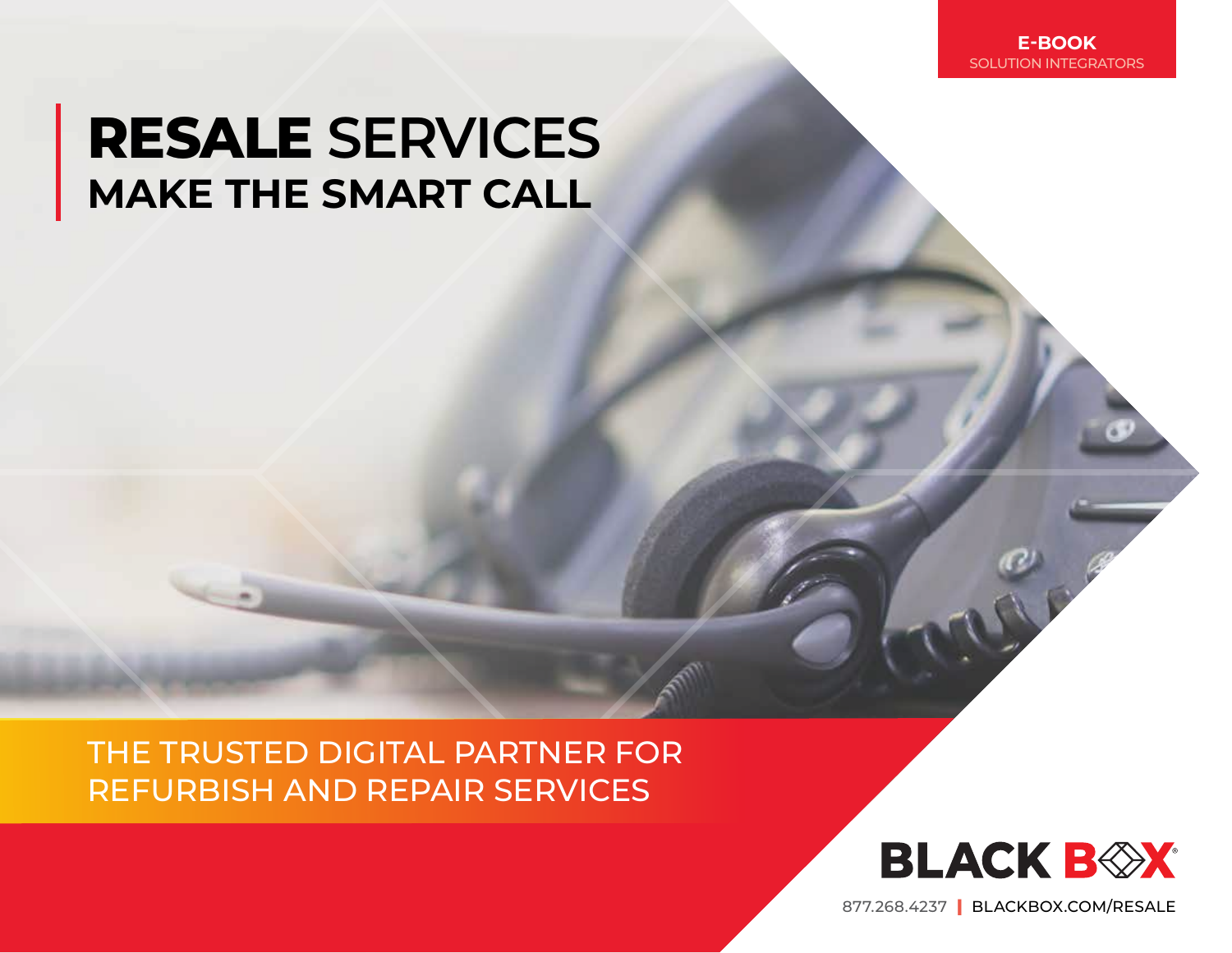## table of **contents**

- Make the Smart Call
- Looks New, Works Like New, Costs A Lot Less than New
- Refurbished Redefined
- Managing Inventory Is Increasingly Critical
- The Challenge of e-Waste
- Our Results Improve Bottom Lines

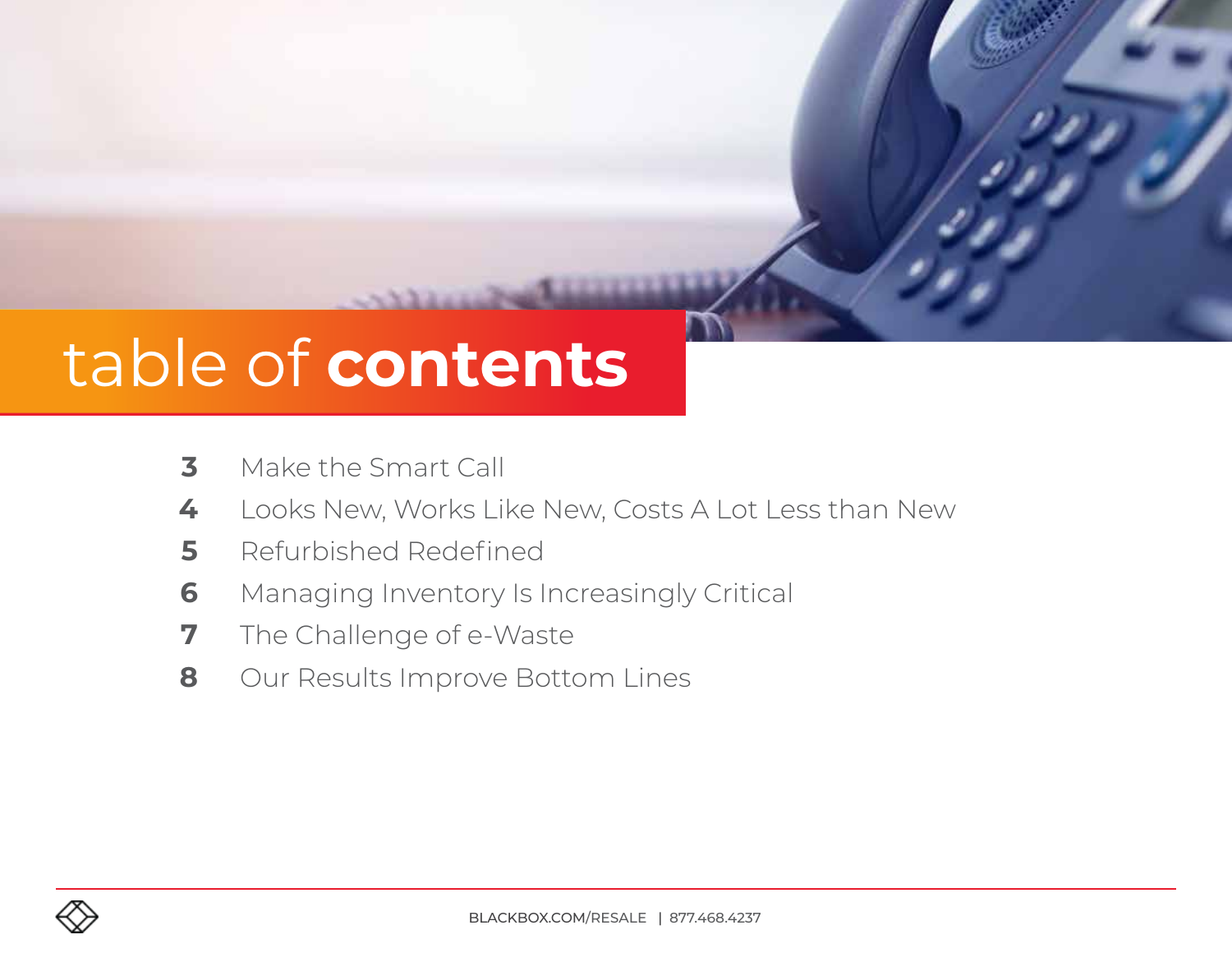#### Make the **SMART CALL**

When you need to make the most of your budget, make the smart call to Black Box Resale Services. You'll save anywhere from 30–60% in refurbished telephone systems and equipment compared to purchasing new equipment. You'll find the right solution for your telecom network and one that gives you the maximum ROI. Plus you'll get guaranteed, certified performance. That's why our customers consider us to be the trusted digital partner.

Companies of all sizes derive value from our products and services. We can help you by substantially reducing hardware expenses, managing decommissioned equipment, streamlining product inventory, and supporting end-of-life systems.

Small companies on shoestring budgets can benefit with economical phone systems ready to use right out of the box.

Large, nationwide enterprises can save money with cost-effective, more efficient ways to warehouse and manage decommissioned equipment.

Any organization with an aging, out-ofsupport telephony system can extend its life and ensure communications continuity with certified repairs.

Interested in supplementing your older equipment with new phones? We can help with that too.

### **\$20,000,000**

**The amount a nationwide company saved with our refurbished equipment over purchasing new**



**Same Warranty** Save up to 60% on refurbished phones, cards, modules, and switches:

- 15,000 products available for next-to-new and refurbished phone systems
- 80,000 sq. ft. facility houses repair, staging/test labs, in-house painting, and warehousing

Get peace-of-mind with the same warranty as purchasing new.

- 120,000: units managed and inventoried
- 90,000: phones deployed every year

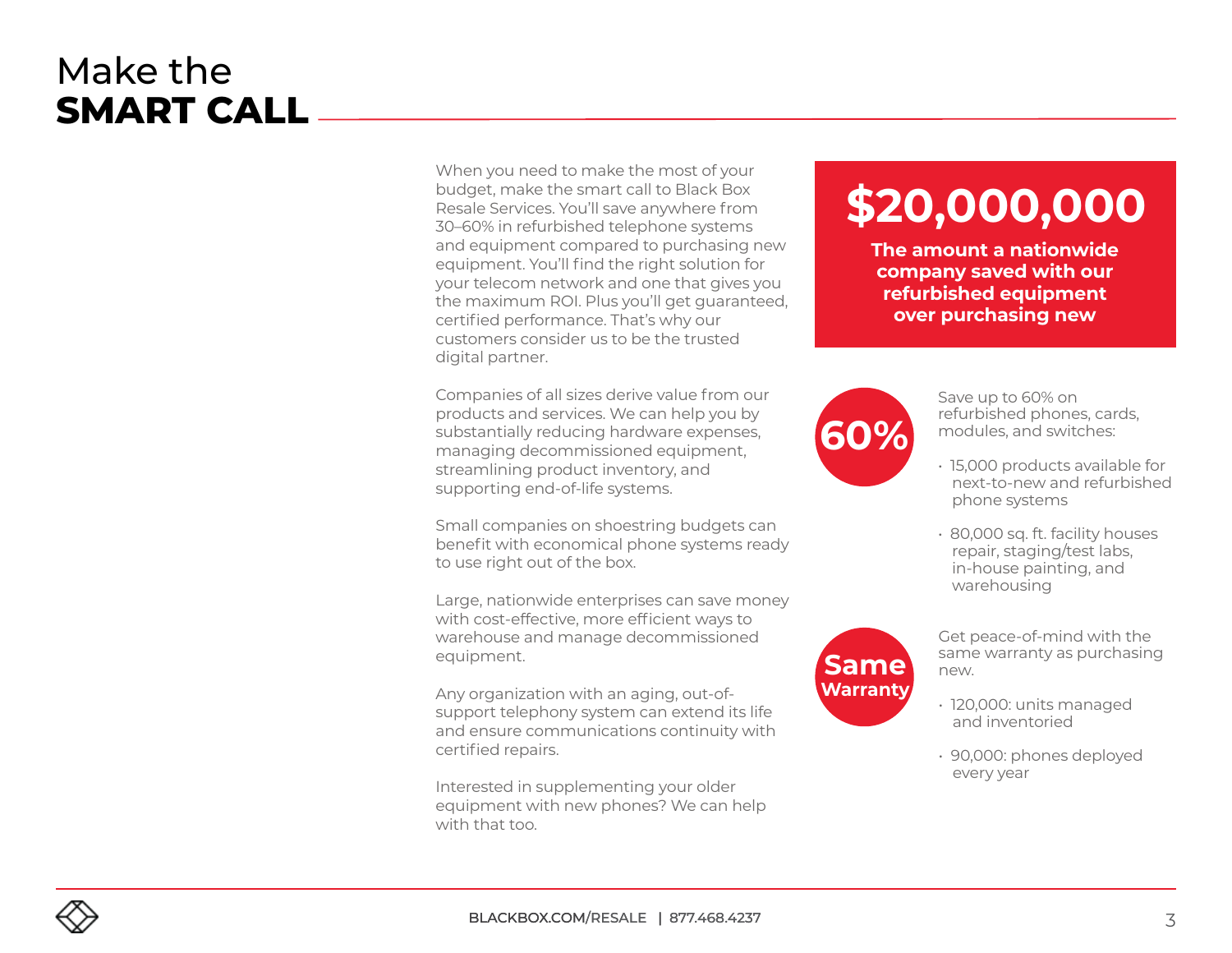#### Looks New, Works Like New **COSTS A LOT LESS THAN NEW**

The only differences you'll see between our refurbished equipment and new equipment are the cost savings. Our remanufactured equipment looks and performs like new.

Our certified technicians fix all major brands and models. We provide technical repairs, right down to the board — something most repair houses don't offer.

In terms of cosmetics, your finished products will look brand new. We're the only repair house with an in-house paint center. With 50+ paint colors, we match manufacturer colors perfectly and can meet any custom requests. We even silk-screen logos so no one will know the difference.

As one of the largest repair houses in the country, we offer the same warranties as new equipment for your peace-of-mind.

#### **Certified TECHNICIANS**

- $\cdot$  Line techs hold AA degrees in electrical engineering
- System techs carry certifications from all major manufacturers
- Engineers carry all leading industry certifications including CCNA



Choose reconditioned equipment from the following manufacturers: Cisco, NEC, Avaya, Nortel, Siemens, Unify, SpectraLink, Aspect, Executone, Polycom, and more.

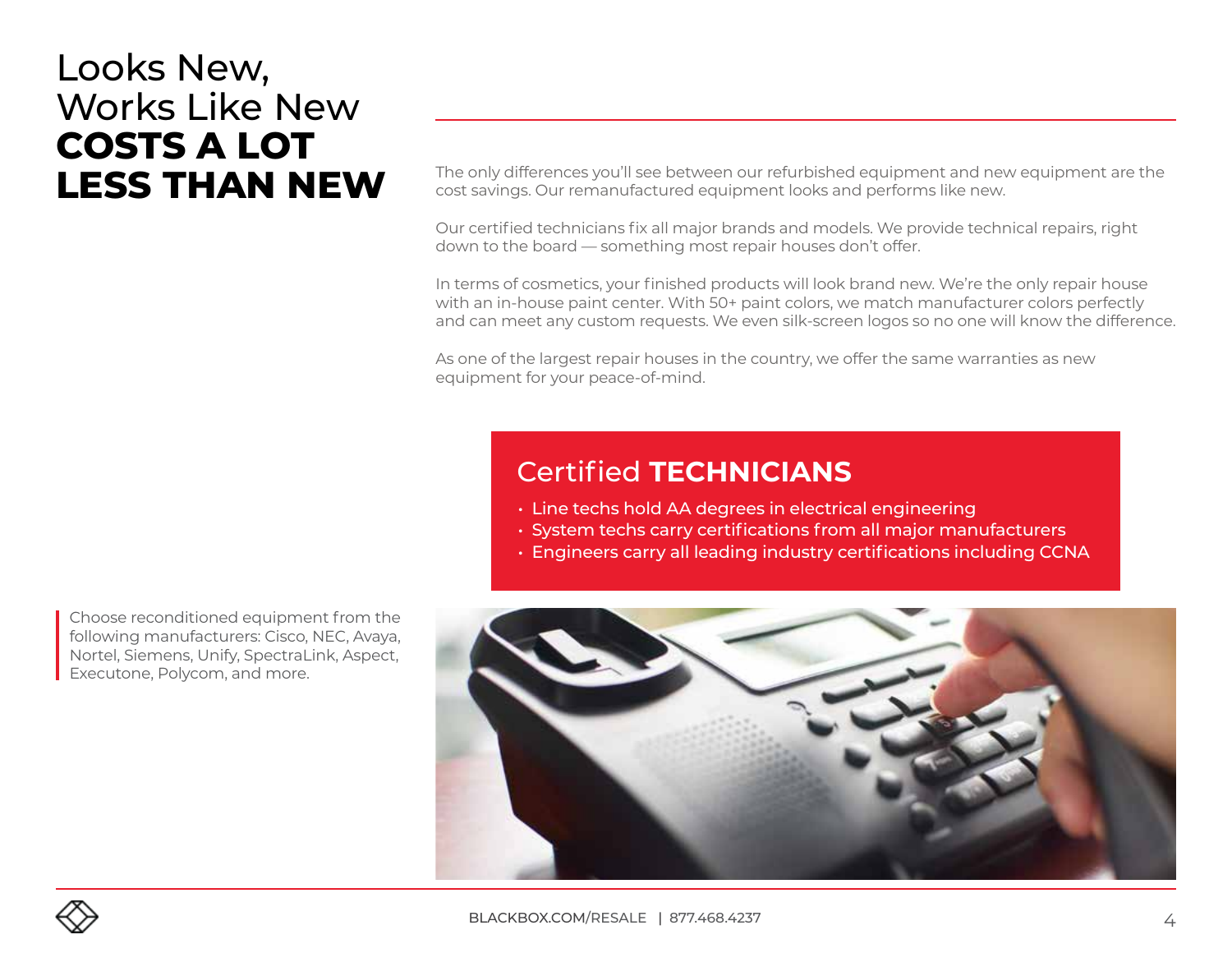#### **REFURBISHED**  Redefined



We've redefined what it means to offer refurbished equipment and services. We maintain advanced repair, staging, and testing labs in our state-of-the-art 80,000 square-foot facility. That's where all of our refurbished/repaired phones, switches, components, and systems are fully staged and tested to make sure they perform like new and in a real-world environment.

#### **Plug-and-Play Systems**

On a budget? We can help with complete, hassle-free systems consisting of refurbished, tested, and certified equipment. Tell us what you need and we'll configure a complete phone system that's ready for deployment right out of the box.



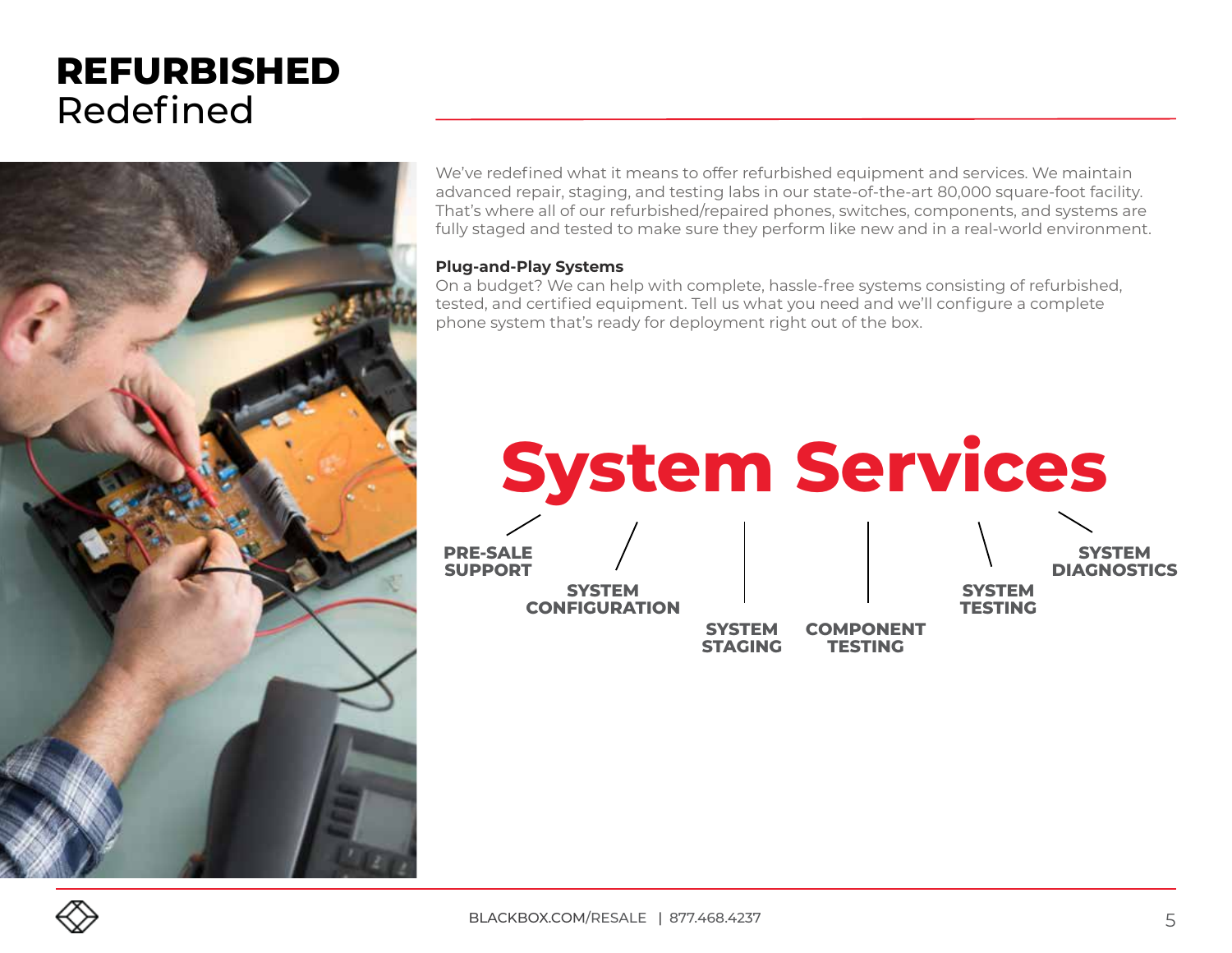#### Managing Inventory Is **INCREASINGLY CRITICAL**

A vital component of decommissioning equipment is managing it. Knowing what you have, where it is, and how much it's worth can redefine your workflows and your bottom line. We can help by consolidating, warehousing, maintaining, and managing your equipment in our 80,000 square-foot, fully temperature controlled facility.

Optimize accuracy in your supply chain management with our serialized barcoding and WIP control. Barcoding enables us to use one platform for internal and external product tracking. And it can mean significant savings for you. In fact, we've saved one national client \$20M by managing their inventory and refurbishing equipment as needed.

| 99.99490% | Audit accuracy of warehoused equipment                  |
|-----------|---------------------------------------------------------|
| 120,000   | Units managed for one customer alone                    |
| \$20M     | Saved in inventory management and refurbished equipment |
| 4,000+    | Average number of unique part numbers                   |
| 740,000   | <b>Average number of inventoried units</b>              |
| 1,500     | Average number of incoming units per day                |
| 18.000    | Average number of units shipped per month               |

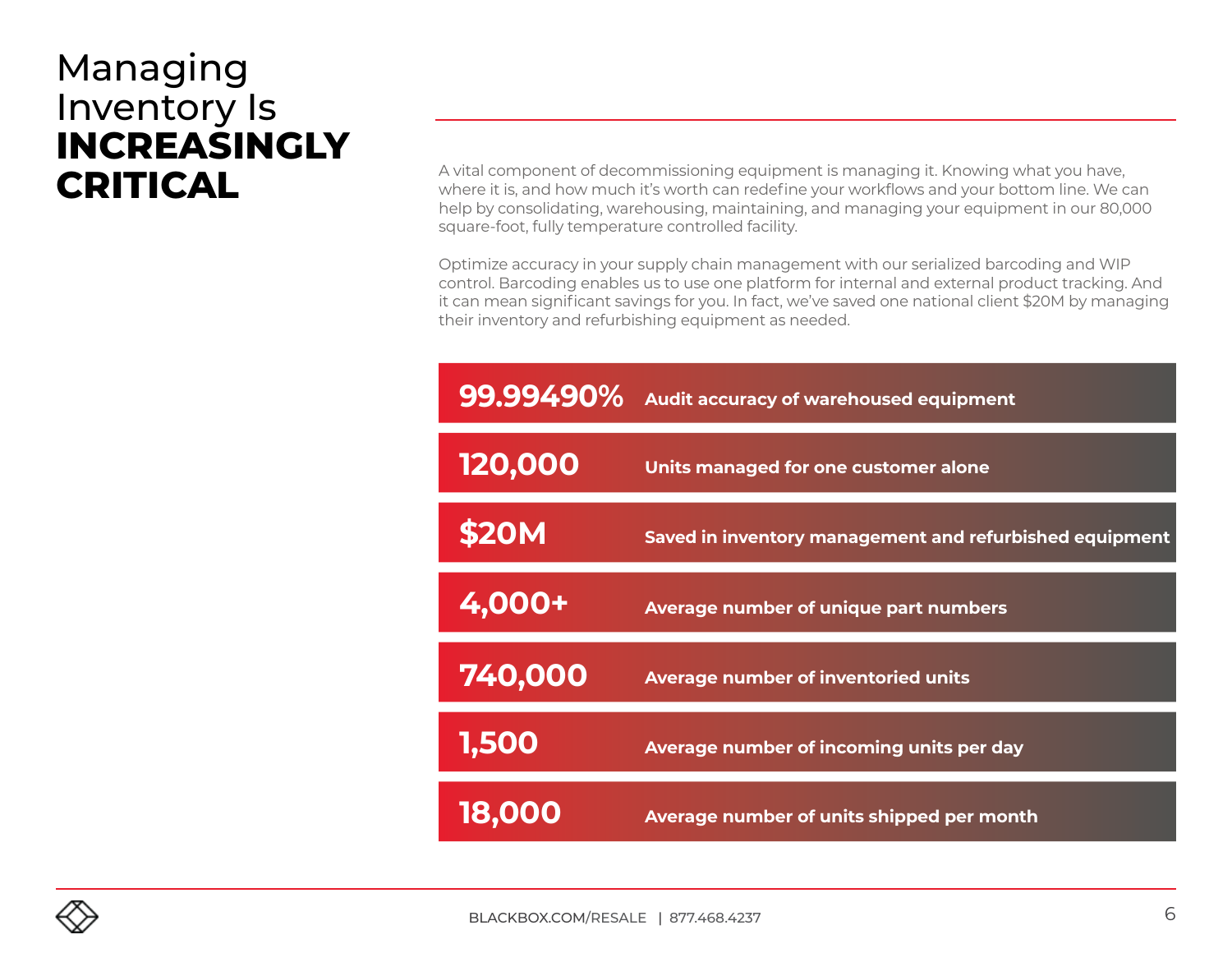#### The Challenge of **E-WASTE**

Every year, millions of phones, switches, and other electronic devices are sent to landfills. The challenge is how to properly dispose of electronics with minimal environmental impact.

As a licensed Hazardous Waste Producer, we can help dispose of your electronic equipment responsibly. Black Box maintains partnerships with certified green disposal specialists who will properly dismantle and dispose of old equipment, metal, scrap materials, plastics, and more.